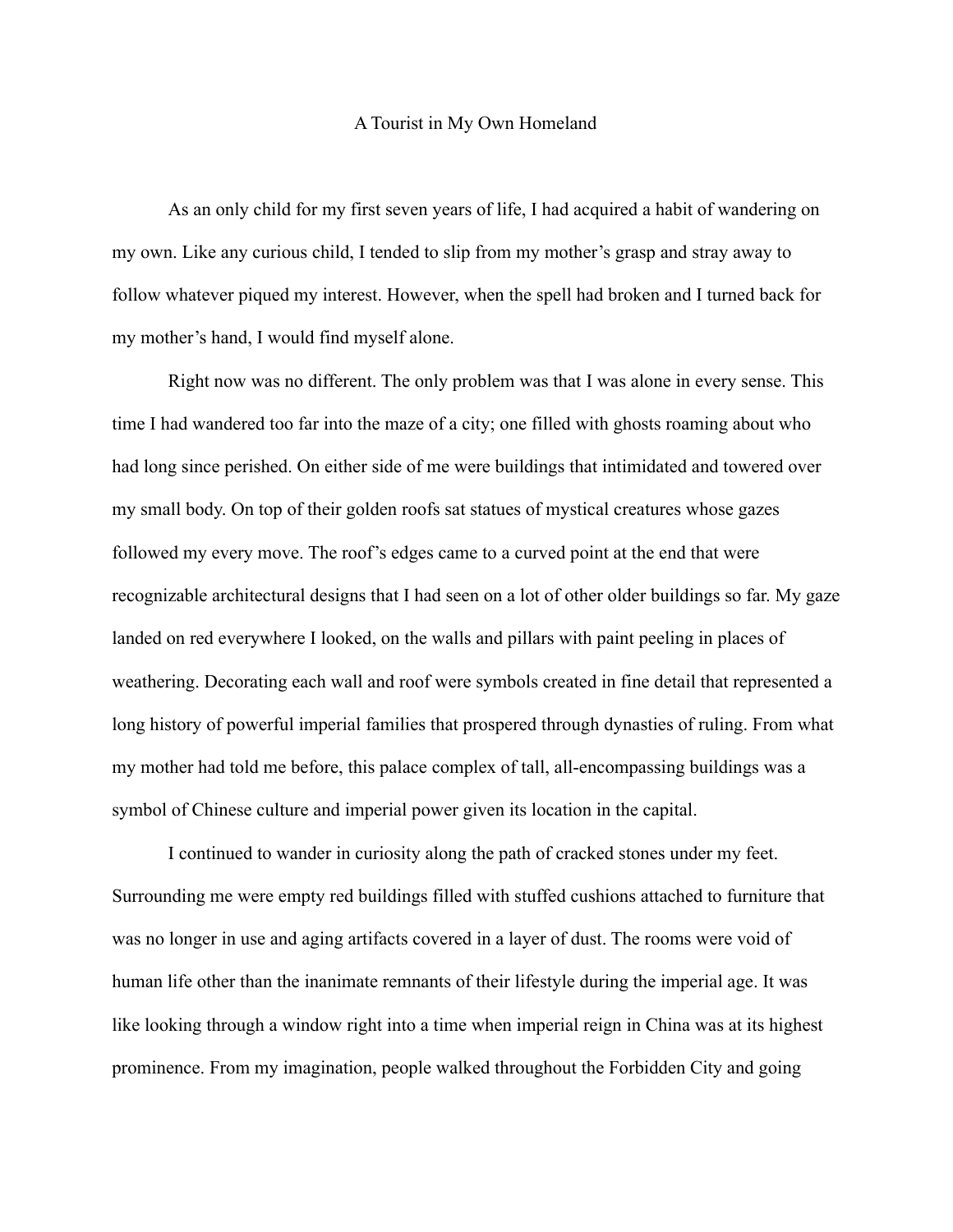about their daily duties in long silk robes decorated with intricate embroidery. The wax figurines in the closed off rooms of the palace came to life behaving in the regal way that I had envisioned during the imperial dynasties.

After being a little spooked by the stillness of the displays in front of me, I then noticed the absence of my mother and grandmother. How had I ended up all alone on this path? A feeling of panic started to spread throughout my body weighing down on my chest. My heart started to beat a little faster, and my breathing became shallower. My head whipped left and right frantically looking for any visual sign of my mother or grandmother nearby. I looked for two stereotypical American tourists among a sea of dark-haired people with faces like mine. It didn't help that we had traveled to a part of the city and country as a whole that heavily attracted tourists. With our travel group, we were doing all of the typical tourist attractions as if this had been my first time visiting this new, foreign country. Ironically, this was the first time I was seeing China with my own eyes while remembering my time here. The last time I had stepped foot in this country, I was taking some of the first steps of my life. Now, my adoptive mom and grandma accompanied me to adopt my new baby sister just like my mom had done when I was one year old. When my initial attempts to locate my family had failed, I stuffed my fingers in my pocket feeling for that small, wrinkled scrap of paper; the only hope I had if I was truly lost. The laminated sheet had merely nine of sentences in Chinese stating my name, age, and how to contact my mom and the U.S. embassy. Other than that, I was a young girl who had no hope of navigating the vast city of Beijing.

With my level of panic rising, I continued glancing around looking for anything familiar but all I saw were the stagnant displays trapped between the red walls of the Forbidden Palace. Ones that were frozen in time, forever remaining in this preserved, museum-like state. My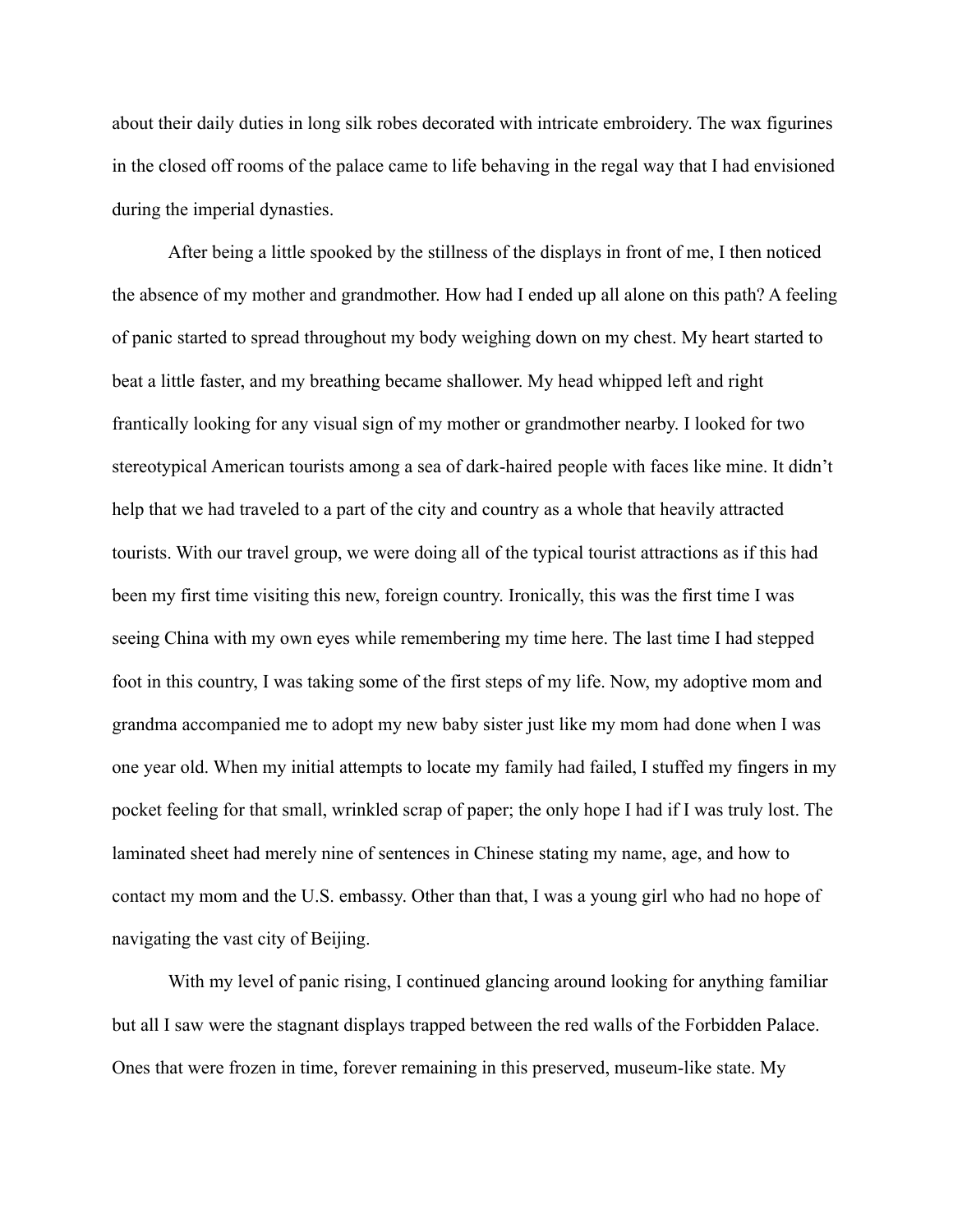imagined world no longer felt magical but instead haunted when I realized I was alone. I tried not to think of the potential situation of me asking for help from the people surrounding me. The greatest issue was the language barrier between us that was only obvious to me. On the outside, my physical appearance caused me to blend in because I looked every bit a Chinese native from my olive skin to the distinguishable shape of my eyes. But inside I felt far away from the people walking past me. While my Chinese blood ran fully true, my mannerisms, my accent, and my upbringing matched the American clothes on my back. On the sidewalk between the buildings of the Forbidden City, I felt like an outsider looking in through a window at a culture that I should know but did not feel like I belonged to. Since landing in China, everything around me had felt foreign and each experience new. The food was nowhere close to what I ate at home, the buildings were designed differently, and most glaringly, the people here all looked like… me, another first in my life.

All around me were people who shared similar features with me such as my eyes and my almost black hair. But I had never felt more alone in the world. I had strayed too far from my family who has been by my side since I could remember, despite not having the same blood as me or outward appearance. However, I felt so disconnected from the country, people, and culture that I did share some semblance of blood with or at least looked like me. The natives that walked past me reminded me of what I saw in the mirror, yet I was still separated from them by a strong language barrier and experience.

My lost feeling was literal in the physical sense as well as pertained to the growing awareness of my identity upon the first return to the place where my story began. Here being surrounded by so many reminders of Chinese culture and history, I could feel my detachment from my heritage as if it was a tangible in the air surrounding me. I had wandered from my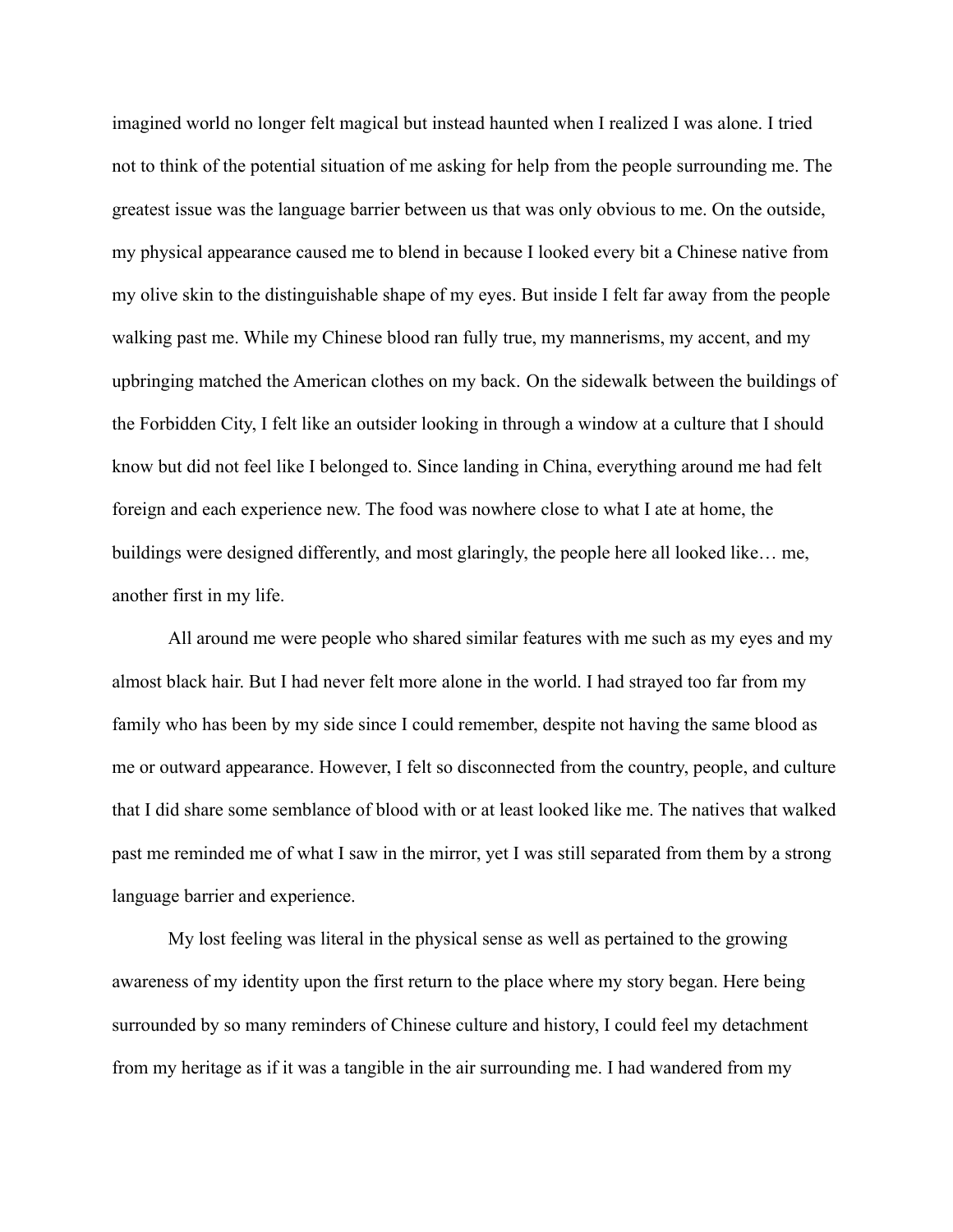American family in the country of my birth, especially in a place that greatly symbolized its history. My situation embodied my cultural uncertainty in a world where I was not sure which country I identified with: the one that I was currently being raised in with its language on my tongue or the one that I had no concrete memory of and had only known from the books and movies my mom introduced me to. Now I was a young girl lost in the very country she was born in surrounded by a language she did not understand, places she didn't recognize, and a culture that no longer felt like hers. But why was it so important to belong somewhere and to have a culture that defined you? Did my Chinese identity even feel like mine despite my lack of connection to many of its cultural beliefs and customs?

But I was only seven years old then gaining a new baby sister and barely grasping the concept of adoption, much less the complexity of my own personal identity and relationship to a country I no longer call home and haven't since I was thirteen months. My tongue could not form the words of a language that filled my ears with every step I took across the country of my birth. Soon enough though I would grow older, and my eyes would see what I used to glaze over. I would notice the differences in my upbringing compared to others in my neighborhood back in America. I would question the skin that I am in with the features that don't quite fit who I felt like in a country across the ocean that stereotypes my culture while being in a family unlike any other. While my mom may not always understand my circumstances and the way that I exist/move through this world, I knew that my sister would grow up similarly to me in America. I didn't know if she would experience the same lost feeling as me, but I suspect she would question her differences as I did. I did know that I would be there every step of the way to guide her. I couldn't wait to meet her. The past few days, I could hardly contain my excitement that my mom and I were welcoming a new addition to our family with my baby sister. She would be